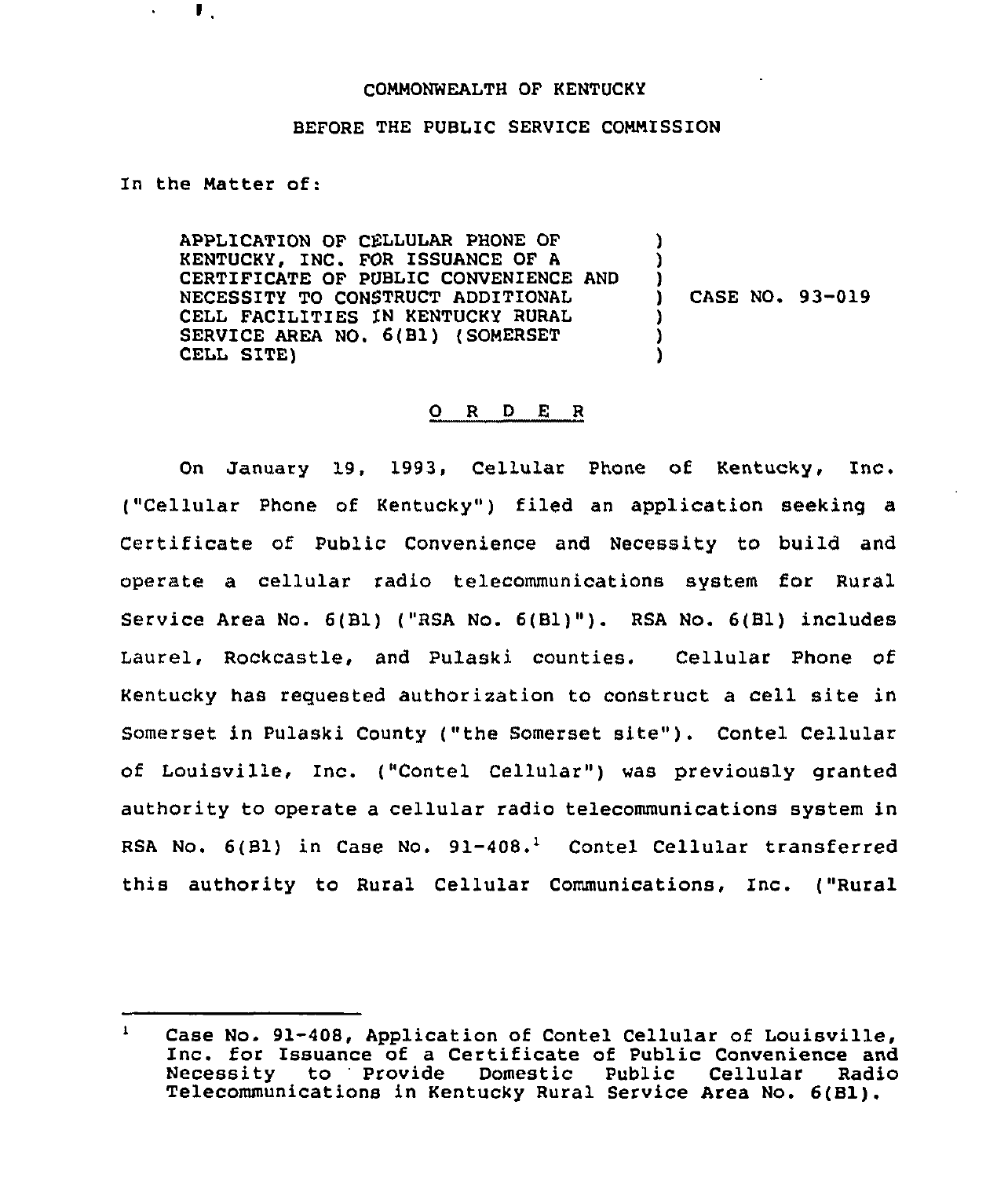Cellular") in Case No.  $91-458.^2$  Rural Cellular then transferred this authority to Cellular Phone of Kentucky in Case No.  $92-079.$ <sup>3</sup>

 $\bullet$ 

The proposed Somerset site consists of a 285-foot or less guyed antenna tower to be located on the top of Reservoir Knob, approximately 2,250 feet east of the intersection of Highway 80 and Highway 39 in Somerset, Pulaski County, Kentucky. The coordinates for the Somerset site are North Latitude 37° 06' 10.25" by West Longitude 84~ 35'4.49".

Cellular Phone of Kentucky has provided information regarding the structure of this tower, safety measures, and antenna design criteria. Based upon the application, the tower and foundation design appears to meet the criteria of the Building Officials and Code Administrators International, Inc. National Building Code with reference to earthquakes, winds, and tornadoes.

Pursuant to KRS 100.324(1), the Somerset site's construction is exempt from local zoning ordinances. Cellular Phone of Kentucky has filed applications with the Federal Communications Commission ("FCC"), the Federal Aviation Administration ("FAA"), and the Kentucky Airport Zoning Commission ("KAZC") seeking approval for the construction and operation of the Somerset site. Cellular

 $\overline{2}$ Case No. 91-458, The Joint Application of Contel Cellular of Louisville, Inc. and Rural Cellular Communications, Inc. for Approval of the Transfer and Acquisition of Cellular Telephone Assets in KentuCky Rural Service Area No. 6(B1) and the Financing Thereof.

з. Case No. 92-079, The Joint Application of Rural Cellular Communications, Inc. and Cellular Phone of Kentucky, Inc. for Approval of the Transfer and Acquisition of Cellular Telephone Assets in Kentucky Rural Service Area 6(B1) and the Financing of the Construction of the Cellular System.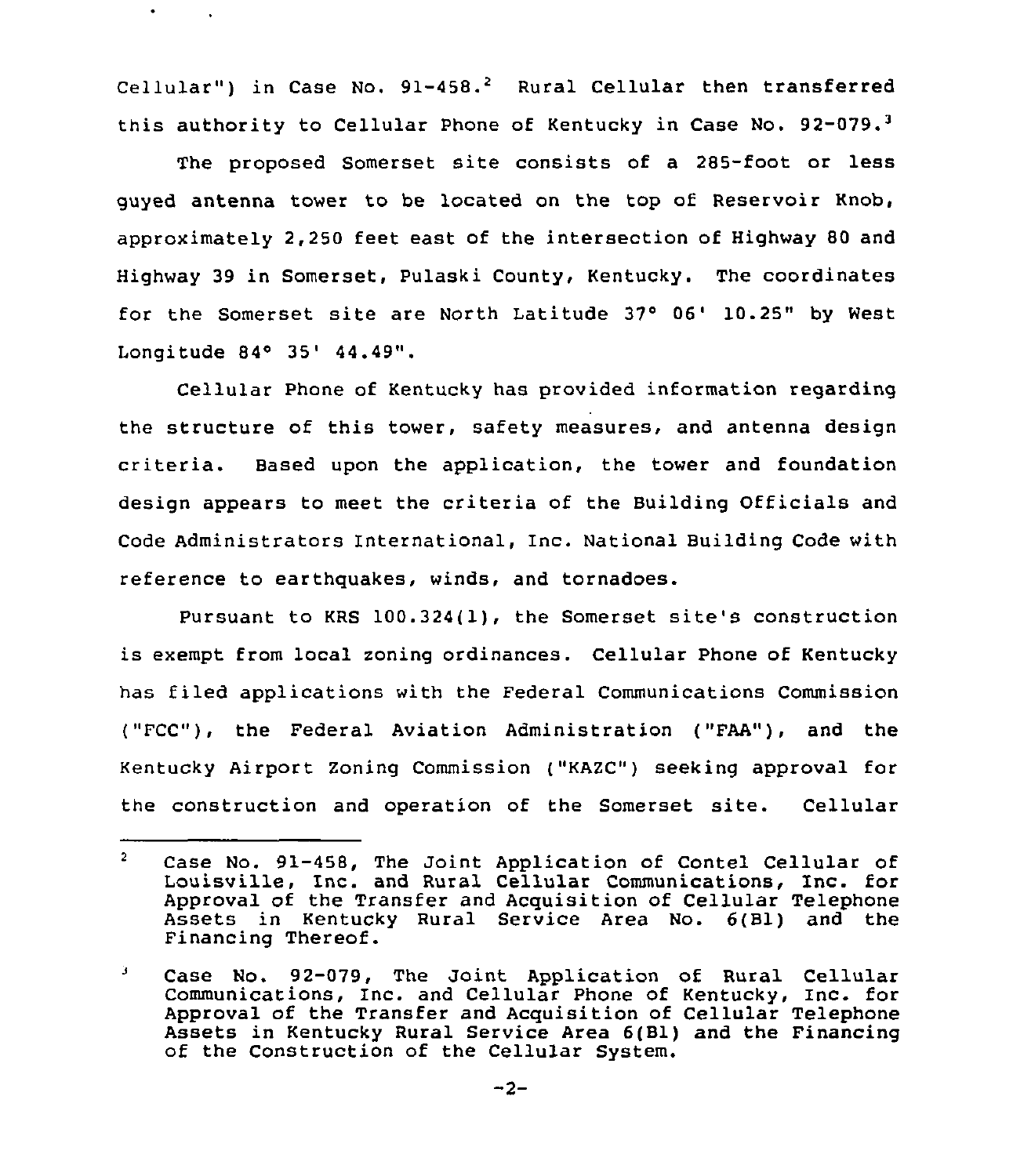Phone of Kentucky has received approval from the FCC and FAA, while the KAZC approval is still pending.

 $\bullet$ 

Cellular Phone of Kentucky has filed notices verifying that each property owner and/or resident within 500 feet of the Somerset site has been notified of the pending construction. The notice solicited any comments and informed the property owners and/or residents of their rights to intervene. To date, no comments or requests to intervene have been received.

Pursuant to KRS 278.280, the Commission is required to determine proper practices to be observed when it finds, upon complaint or on its own motion, that the facilities of any utility subject to its jurisdiction are unreasonable, unsafe, improper, or insufficient. To assist the Commission in its efforts to comply with this mandate, Cellular Phone of Kentucky should notify the Commission if it does not use this antenna tower to provide cellular radio telecommunications services in the manner set out in its application and this Order. Upon receipt of such notice, the Commission may, on its own motion, institute proceedings to consider the proper practices, including removal of the unused antenna tower, which should be observed by Cellular Phone of Kentucky.

The Commission, having considered the evidence of record and being otherwise sufficiently advised, finds that Cellular Phone of Kentucky should be granted a Certificate of Public Convenience and Necessity to construct and operate the Somerset site in RSA No. 6(81) under its previously approved tariff.

 $-3-$